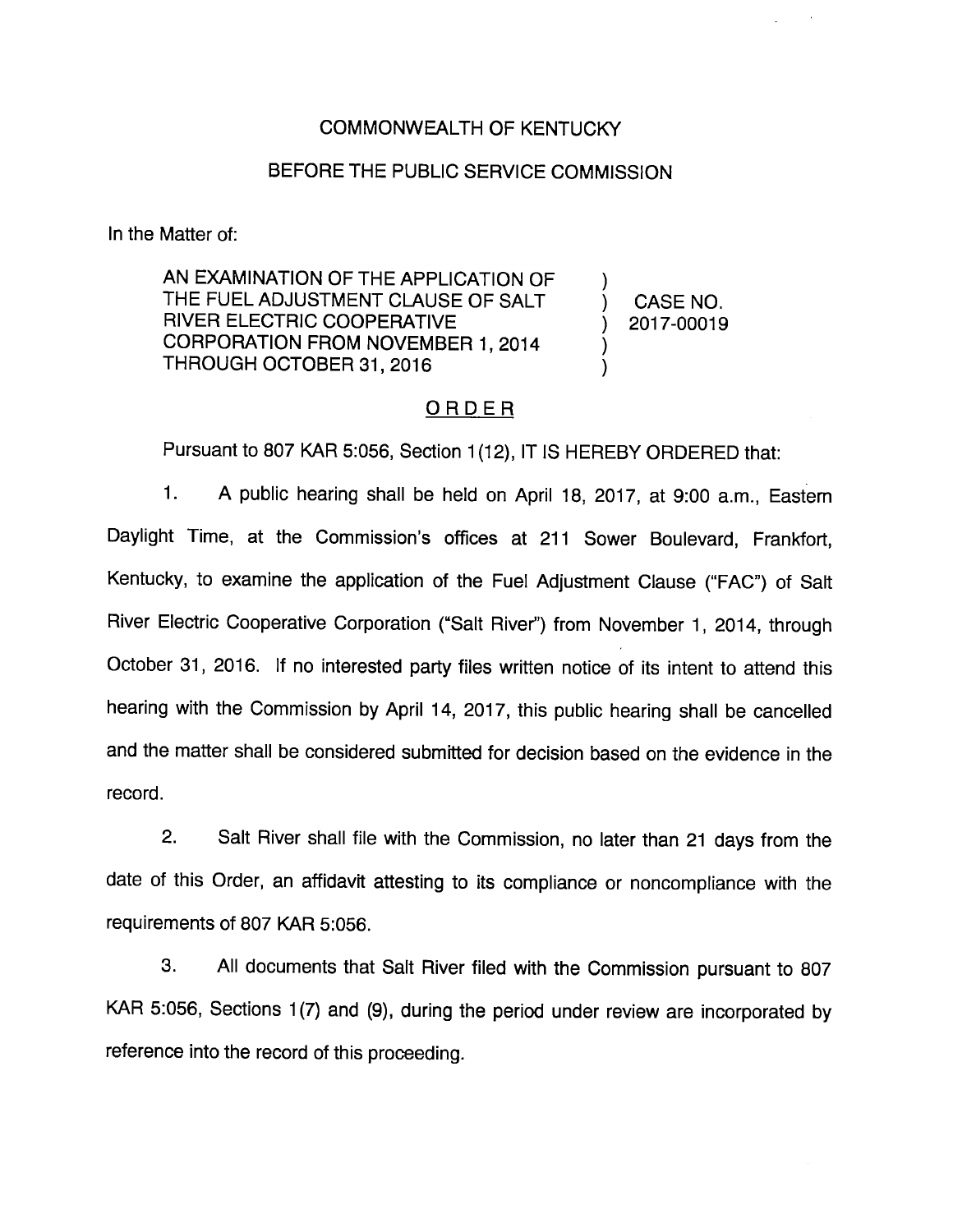4. Salt River shall publish the following notice no less than seven days or more than 21 days prior to the public hearing in a newspaper of general circulation in its service areas or in a trade publication or newsletter going to all customers. Salt River shall also file an Affidavit of Publication of Hearing Notice with the Commission no later than April 17, 2017.

> A public hearing will be held on April 18, 2017, at 9:00 a.m.. Eastern Daylight Time, at the offices of the Kentucky Public Service Commission, 211 Sower Boulevard, Frankfort, Kentucky, to examine the application of the Fuel Adjustment Clause of Salt River Electric Cooperative Corporation for the period November 1, 2014, through October 31, 2016. Individuals interested in attending this hearing shall notify the Public Service Commission in writing of their intent to attend no later than April 14, 2017. If no notices of intent to attend are received by that date, this hearing will be cancelled and the matter shall be considered submitted for decision based on the evidence in the record. Written notice of intent to attend this hearing should be sent to: Executive Director, Kentucky Public Service Commission, P.O. Box 615, Frankfort, Kentucky 40602.

5. The official record of the proceeding shall be by video only.

6. Any request for intervention must be filed by February 27, 2017.

7. Any motion to intervene filed after February 27, 2017, shall show a basis

for intervention and good cause for being untimely. If the untimely motion is granted,

the movant shall accept and abide by the existing procedural schedule.

8. a. Salt River shall file with the Commission, no later than 30 days from the date of this Order, its responses to all Information requested in the Appendix to this Order. Responses to requests for information shall be appropriately bound, tabbed and indexed and shall include the name of the witness responsible for responding to the

 $-2-$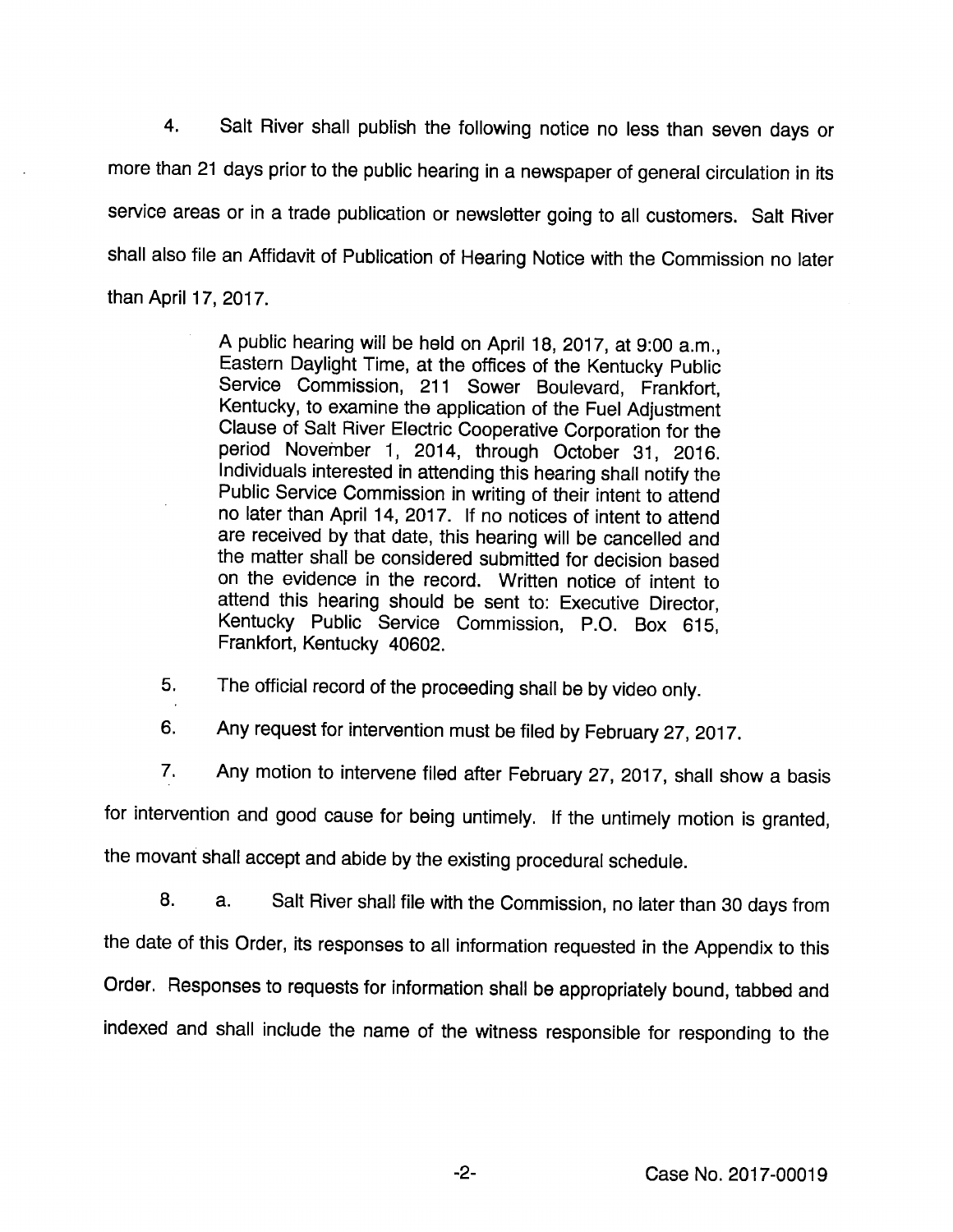questions related to the information provided, with copies to all parties of record and the original and six copies to the Commission.

b. Each response shall be answered under oath or, for representatives of a public or private corporation or a partnership or association or a governmental agency, be accompanied by a signed certification of the preparer or person supervising the preparation of the response on behatf of the entity that the response is true and accurate to the best of that person's knowledge, information, and belief formed after a reasonable inquiry.

c. A party shall make timely amendment to any prior response if it obtains information which indicates that the response was incorrect when made or, though correct when made, is now incorrect in anymaterial respect.

d. For any request to which a party fails orrefuses to furnish all or part of the requested information, that party shall provide a written explanation of the specific grounds for its failure to completely and precisely respond.

e. A party filing a paper containing personal information shall, in accordance with 807 KAR 5:001, Section 4(10), encrypt or redact the paper so that personal information cannot be read.

f. Careful attention should be given to copied material to ensure that it is legible.

-3- Case No. 2017-00019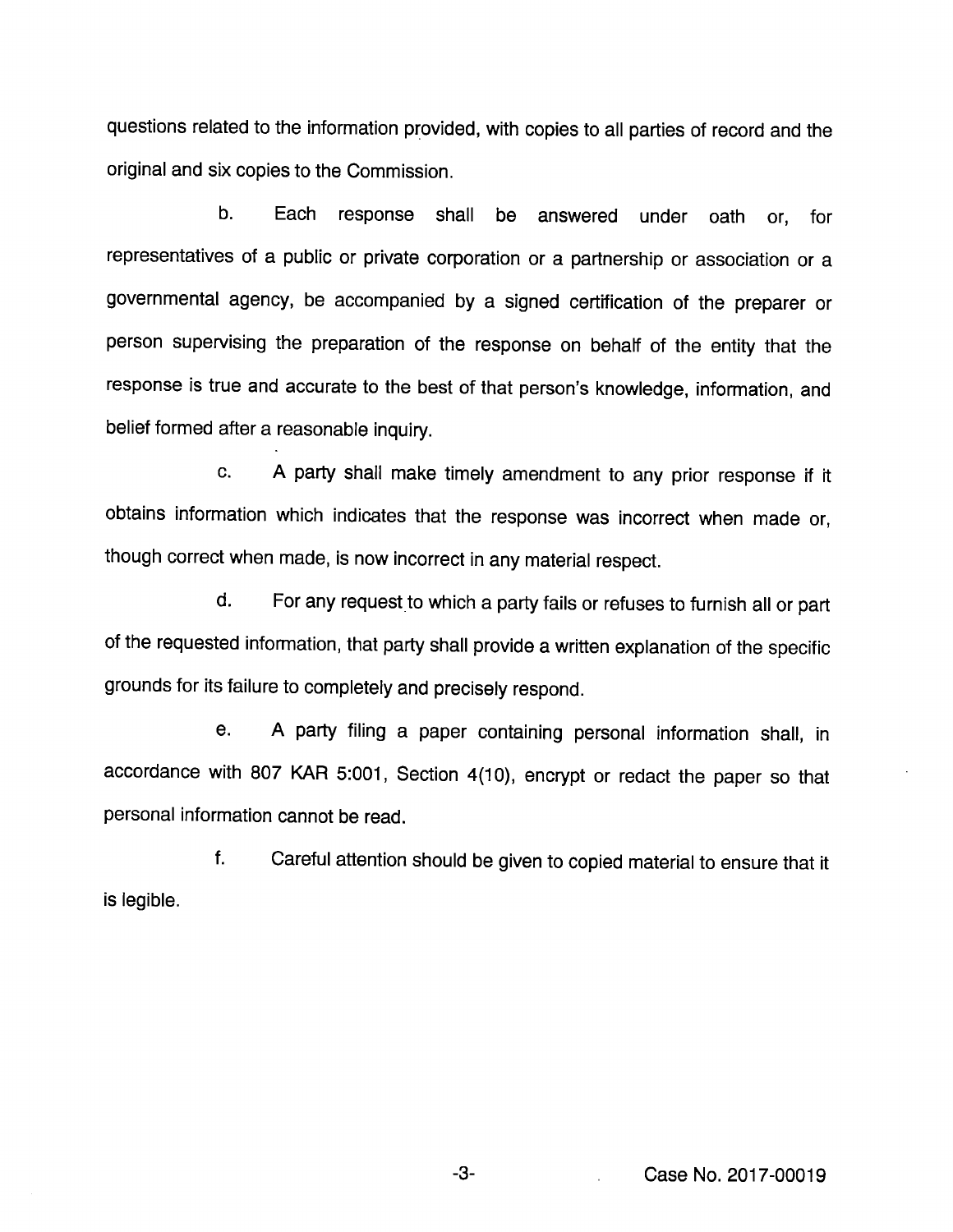By the Commission



ATTEST:

atheus xecutive Director

Case No. 2017-00019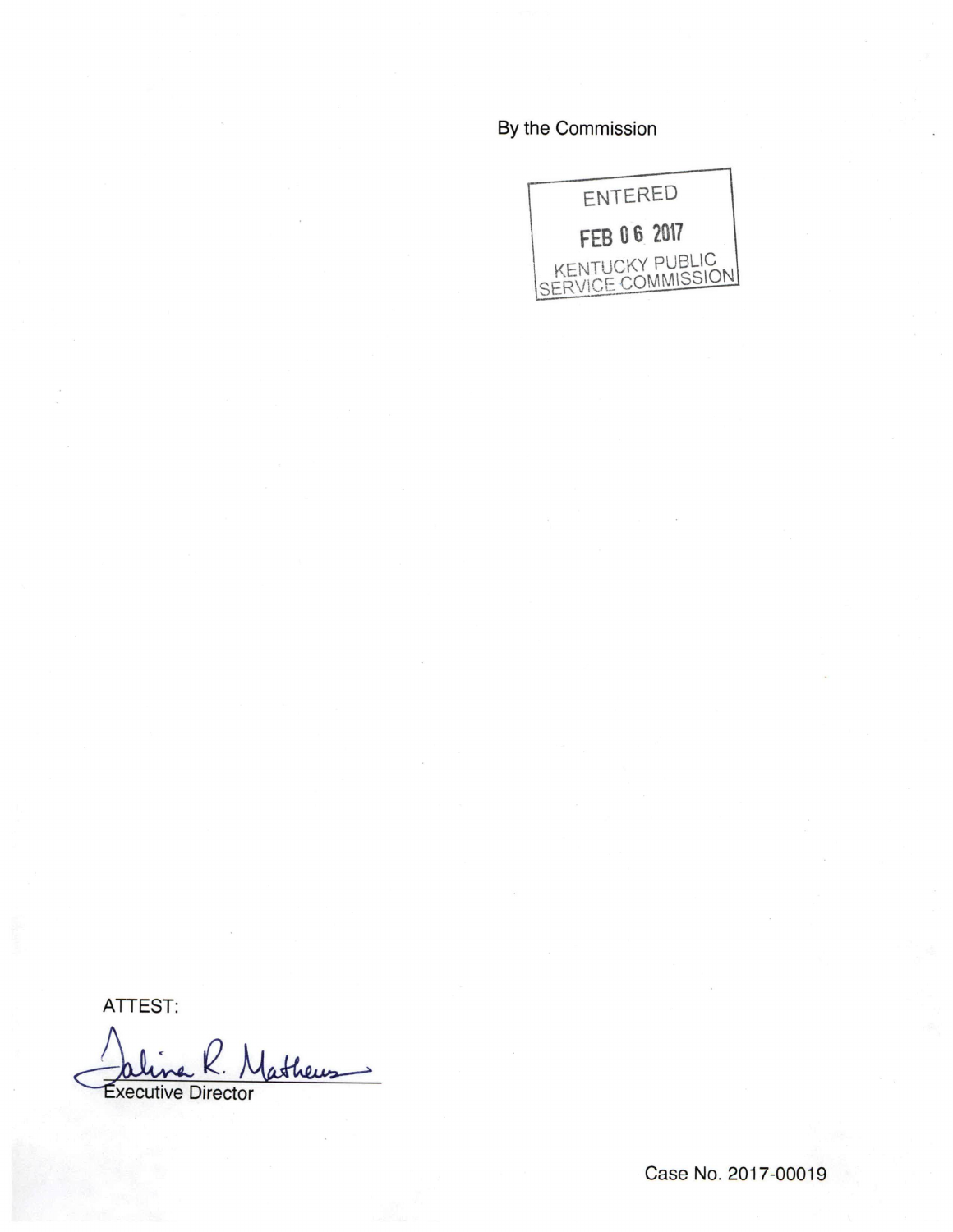#### APPENDIX

# APPENDIX TO AN ORDER OF THE KENTUCKY PUBLIC SERVICE COMMISSION IN CASE NO. 2017-00019 DATED **FEB 0 6 2017**

1. a. Provide a schedule of the calculation of the 12-month average line loss, by month, for November 1, 2014, through October 31, 2016.

b. Describe the measures that Salt River has taken to reduce line loss during this period.

2. Provide Salt River's monthly revenue reports and monthly billing summaries which show the total FAC billings and FAC revenue collected as reported in Salt River's monthly filings required by the Commission for the review period November 1, 2014, through October 31, 2016.

3. Provide a schedule showing the calculation of the increase or decrease in Salt River's base fuel costs per kilowatt hour as proposed by its wholesale electric supplier adjusted for Salt River's 12-month average line loss for November 1, 2014, through October 31, 2016.

4. Provide a schedule of the present and proposed rates that Salt River seeks to change, pursuant to 807 KAR 5:056, as calculated in Item 3 above, shown in comparative form.

5. Provide a copy of the current tariff showing, by cross-outs and inserts, all proposed changes in rates.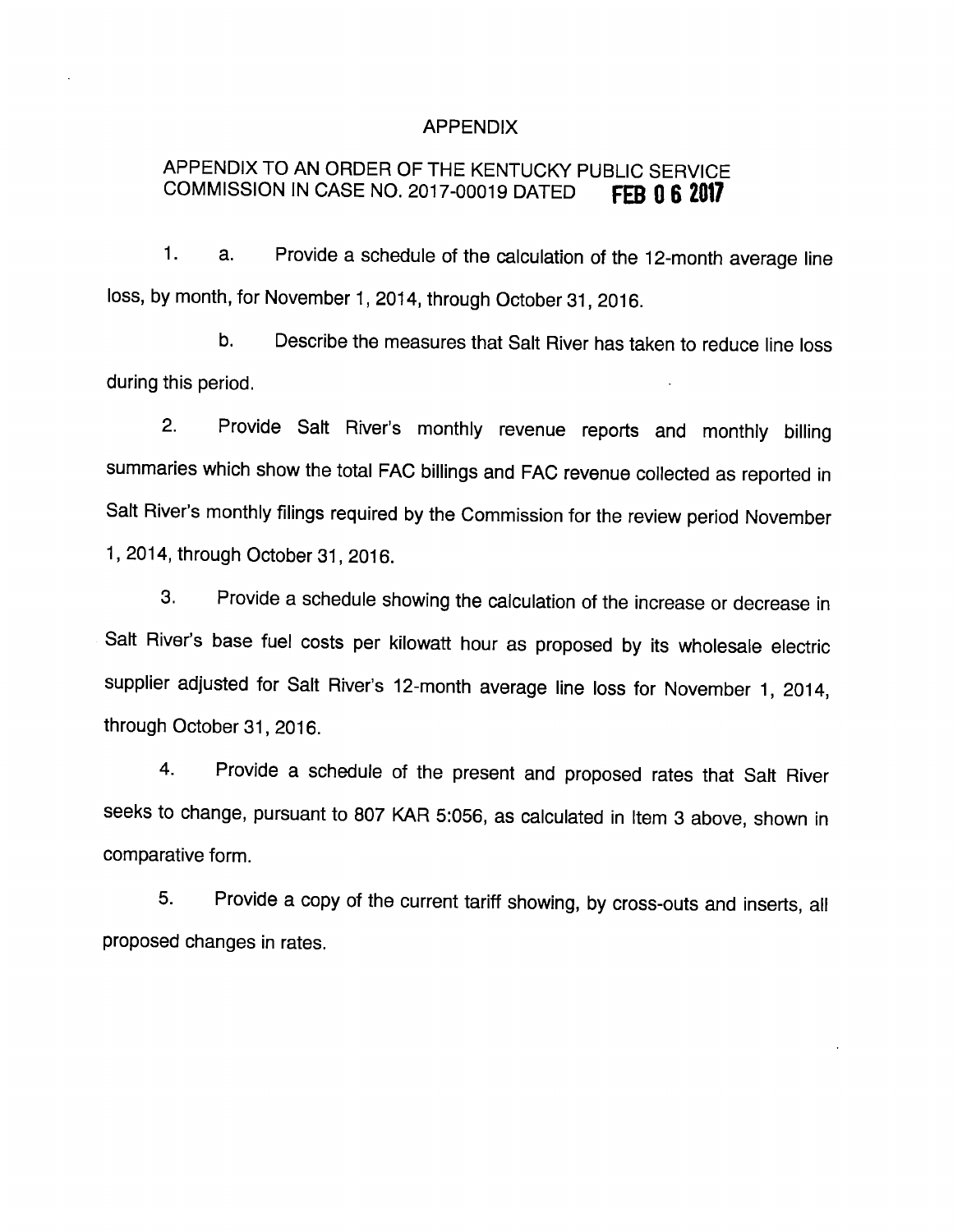6. Provide and explain the internal procedures in place to ensure the timely filing of:

a. FAC filings made pursuant to 807 KAR 5:056, Sections 1(7) and (9):

b. The affidavit certifying compliance or noncompliance with 807 KAR 5:056 as required by Commission Order in initiating FAC reviews; and,

c. The affidavit of publication of hearing notice as required by Commission Order in initiating FAC reviews.

 $\cdot$ 

 $\ddot{\phantom{1}}$